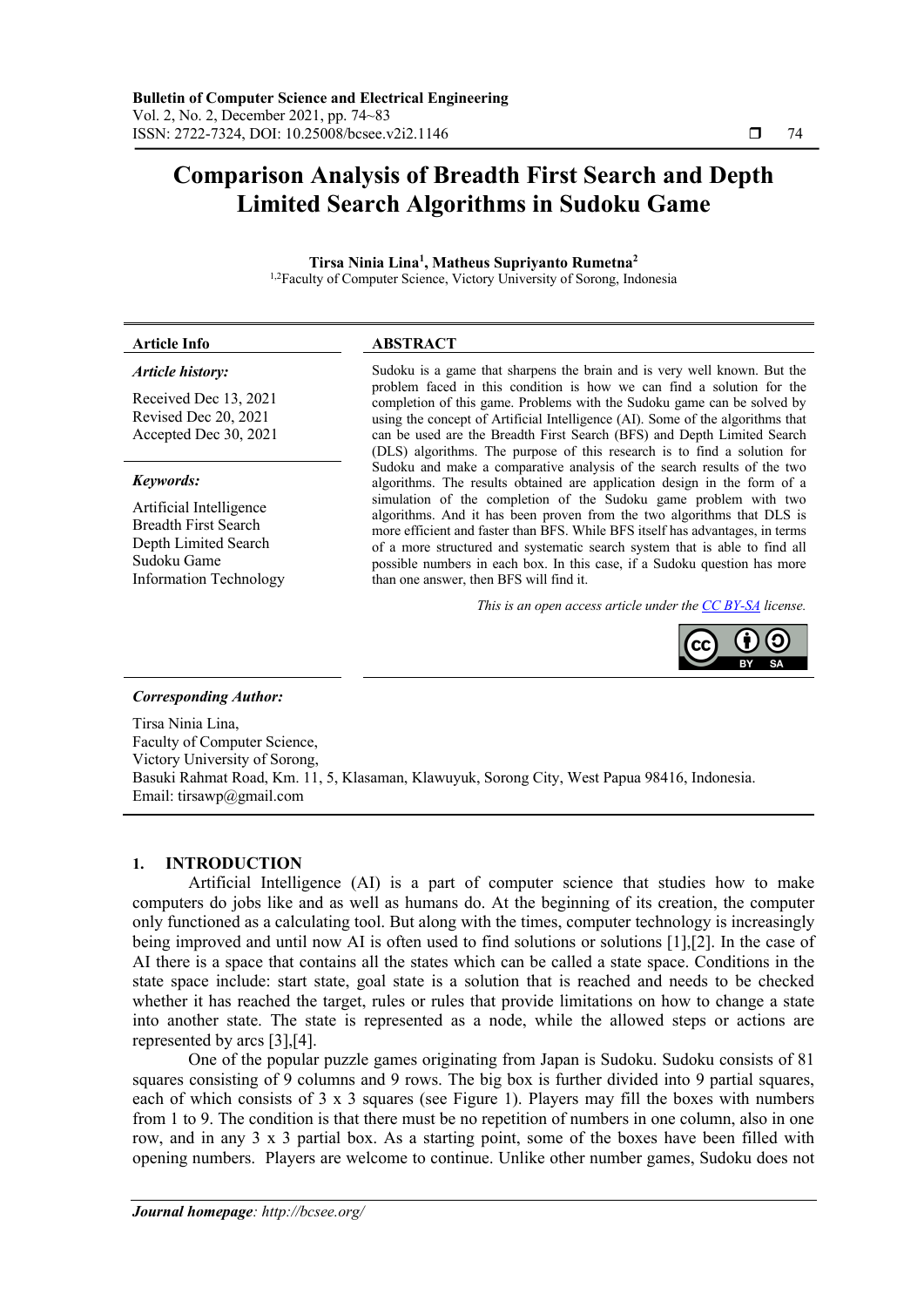train arithmetic intelligence (the ability to add or subtract numbers), but Sudoku trains players' logical intelligence to complete Sudoku by filling all the boxes without violating the existing rules. A good Sudoku problem is one that only has exactly one answer. Sudoku is a puzzle game that deals with space and circumstances.



Figure 1. Sudoku game box

In AI there are several search techniques, such as the Breadth First Search (BFS) and Depth Limited Search (DLS) algorithms [2],[4],[5]. The Breadth First Search (BFS) algorithm is a search that broadens the solution space systematically and explores all the possibilities that exist at each level. And the Depth Limited Search (DLS) algorithm is a search that is carried out from the initial node in depth until the most recent node is found.

The advantage of the BFS algorithm is that there is no deadlock, if there is one solution then BFS will find it, and if there is more than one solution then the minimum solution will be found. The disadvantage is that it requires a lot of memory, because it stores all nodes in one tree, and it takes quite a long time, because it will test n levels to get a solution at the  $(n + 1)$  level. For more details, consider the illustration of BFS in Figure 2.



The advantage of the DLS algorithm is that it quickly reaches the depth of the search space. If it is known that the path to the solution of the problem will be long then DLS will not waste time performing a large number of 'shallow' states in the graph/tree problem. DLS is much more efficient for search space with multiple branches because it doesn't need to evaluate all nodes at a certain level in the open list. In addition, DLS requires relatively small memory because only the nodes on the active path are stored. The disadvantage is that before use, it must be known what the maximum level of a solution is. If the depth limit is too small than the solution depth level, then DLS cannot find the existing solution. That is, DLS can be incomplete if the depth limit is smaller than the solution level. For more details, consider the illustration of DLS in Figure 3.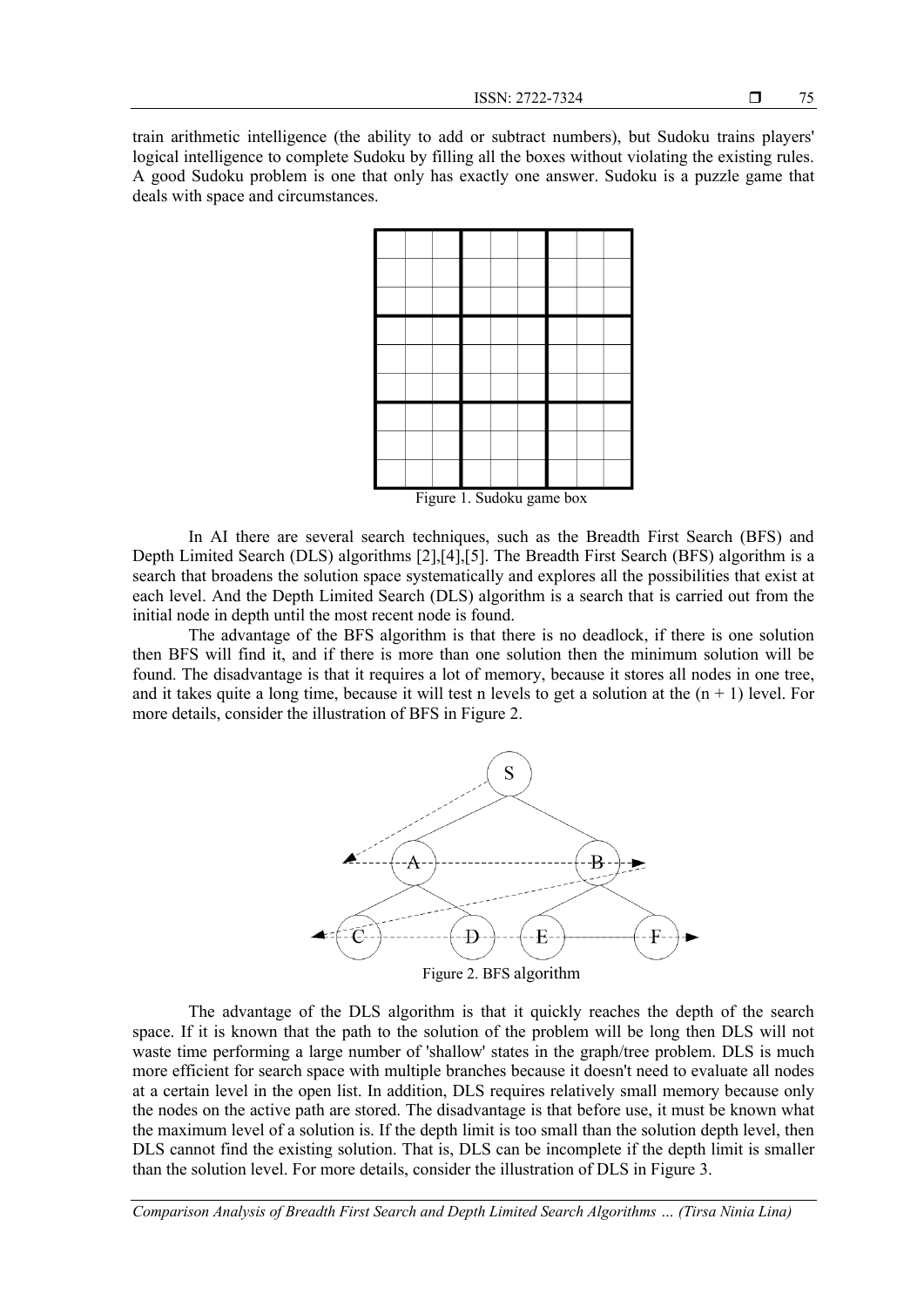

Figure 3. DLS algorithm

This research will create software that can be used to find solutions for the Sudoku game using BFS and DLS. In addition, a comparative analysis will be made regarding the time required to obtain a solution and the number of nodes stored and developed by these two algorithms.

## **2. RESEARCH METHOD**

Research methods are divided into:

## **1) Data collection method**

Collecting data by collecting literature, journals and readings related to research [6],[7],[8],[9],[10],[11],[12],[13],[14],[15],[16],[17],[18],[19],[20],[21].

#### **2) Analysis Methods**

Methods The analysis is carried out with the BFS and DLS algorithms [1],[3],[22],[23],[24],[25],[26],[27],[28],[29].

BFS is a search that is carried out by visiting each node systematically at each level until the goal state is found. Or in other words, a search that is carried out by visiting nodes at the same level so that the goal state is found [30],[31],[32],[33].

DLS is carried out from the initial node in depth to the most recent (dead-end) or until a solution is found. In other words, the branch or child node that is visited first. DLS limits the maximum level of a solution [34],[35],[36],[37],[38],[39],[40].

The detailed research method can be seen in Figure 4.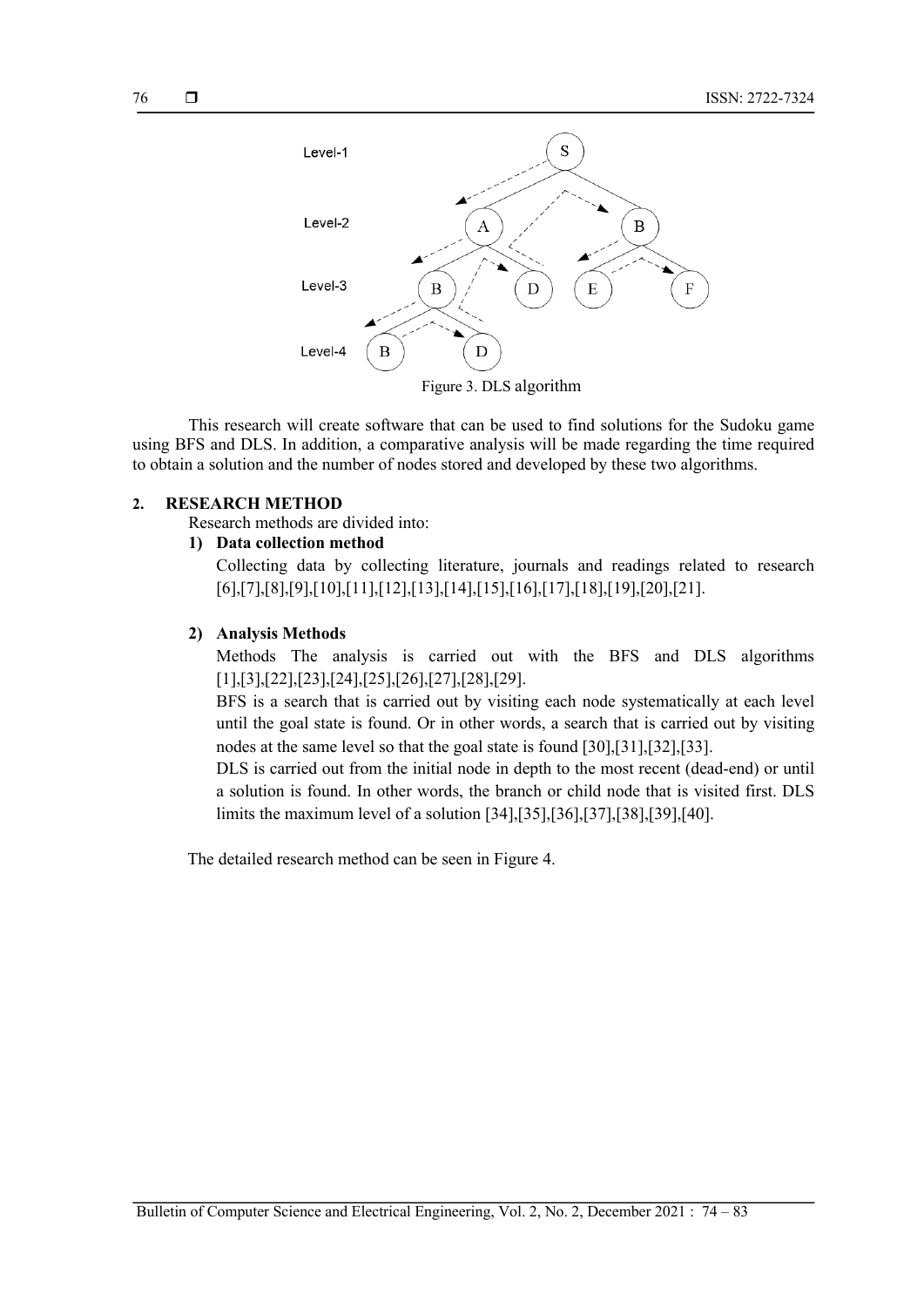

Figure 4. Flowchart research method

## **3. RESULTS AND DISCUSSION**

For example, the Sudoku problem that you want to solve is shown in Figure 5 below.

|                                 | 1 |                |   | 3 |                         | 5                |                         |   |
|---------------------------------|---|----------------|---|---|-------------------------|------------------|-------------------------|---|
|                                 | 3 |                | 9 |   | $\overline{\mathbf{4}}$ | 7                |                         |   |
| 8                               |   | 9              |   |   |                         | 4                |                         |   |
|                                 |   | 6              |   |   |                         |                  | 7                       |   |
| $\overline{2}$                  |   |                | 8 |   | 1                       |                  |                         | 5 |
|                                 | 8 |                |   |   |                         | $\boldsymbol{2}$ |                         |   |
|                                 |   | 7              |   |   |                         | 8                |                         | 4 |
|                                 |   | 8              | 1 |   | 9                       |                  | $\overline{\mathbf{c}}$ |   |
|                                 |   | $\overline{2}$ |   | 5 |                         |                  | $\overline{6}$          |   |
| Figure 5. Sudoku game questions |   |                |   |   |                         |                  |                         |   |

*Comparison Analysis of Breadth First Search and Depth Limited Search Algorithms … (Tirsa Ninia Lina)*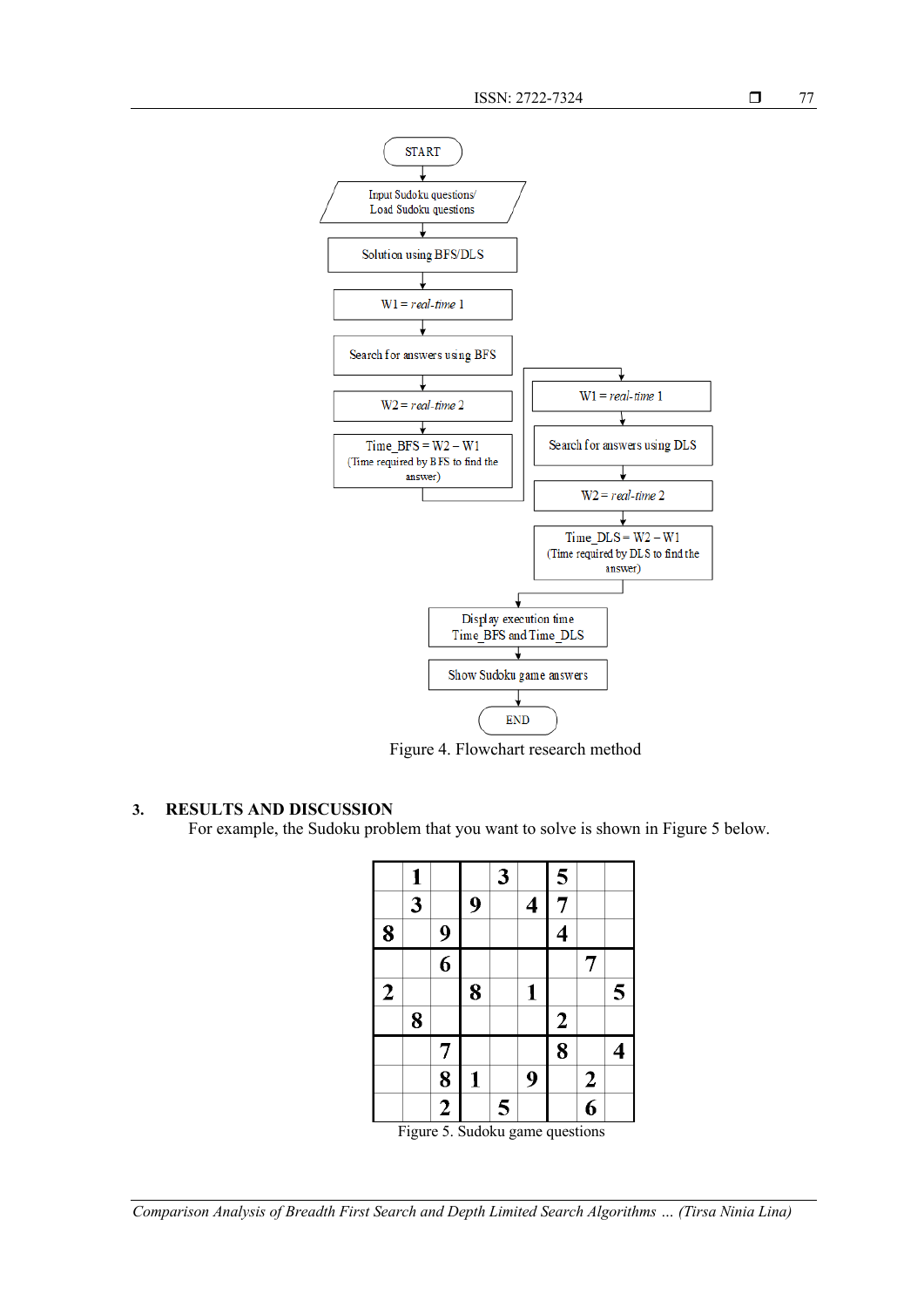#### **3.1. BFS to Complete Sudoku game**

- The process of finding Sudoku answers using the BFS is as follows [4],[7],[22],[41],[42]:
- 1) Search starts from an empty root node
- 2) From this root node, all possible numbers that can be entered in box-0 are developed without violating the Sudoku rules. Each of these possible numbers is entered into a single node at level-0.
- 3) If the next box is a Sudoku question box (a number that cannot be changed when working on a Sudoku problem), then the parent node does not need to develop child nodes and all parent nodes have the same child node, namely the node that contains the numbers in the question box.
- 4) Meanwhile, if the next box is the answer box, then develop all possible numbers that can be entered in the box without violating the Sudoku rules.
- 5) Continue developing and searching for nodes until level 80 is reached. The answer is a series of steps from node level-0 to node level-80.
- 6) If none of the nodes can reach the 80th level, then it is certain that the Sudoku problem has no solution.



Figure 6 shows that the search starts from an empty root node. The BFS lookup then looks for all possible numbers that can be placed in Box-0 and those numbers are 4, 6 and 7. These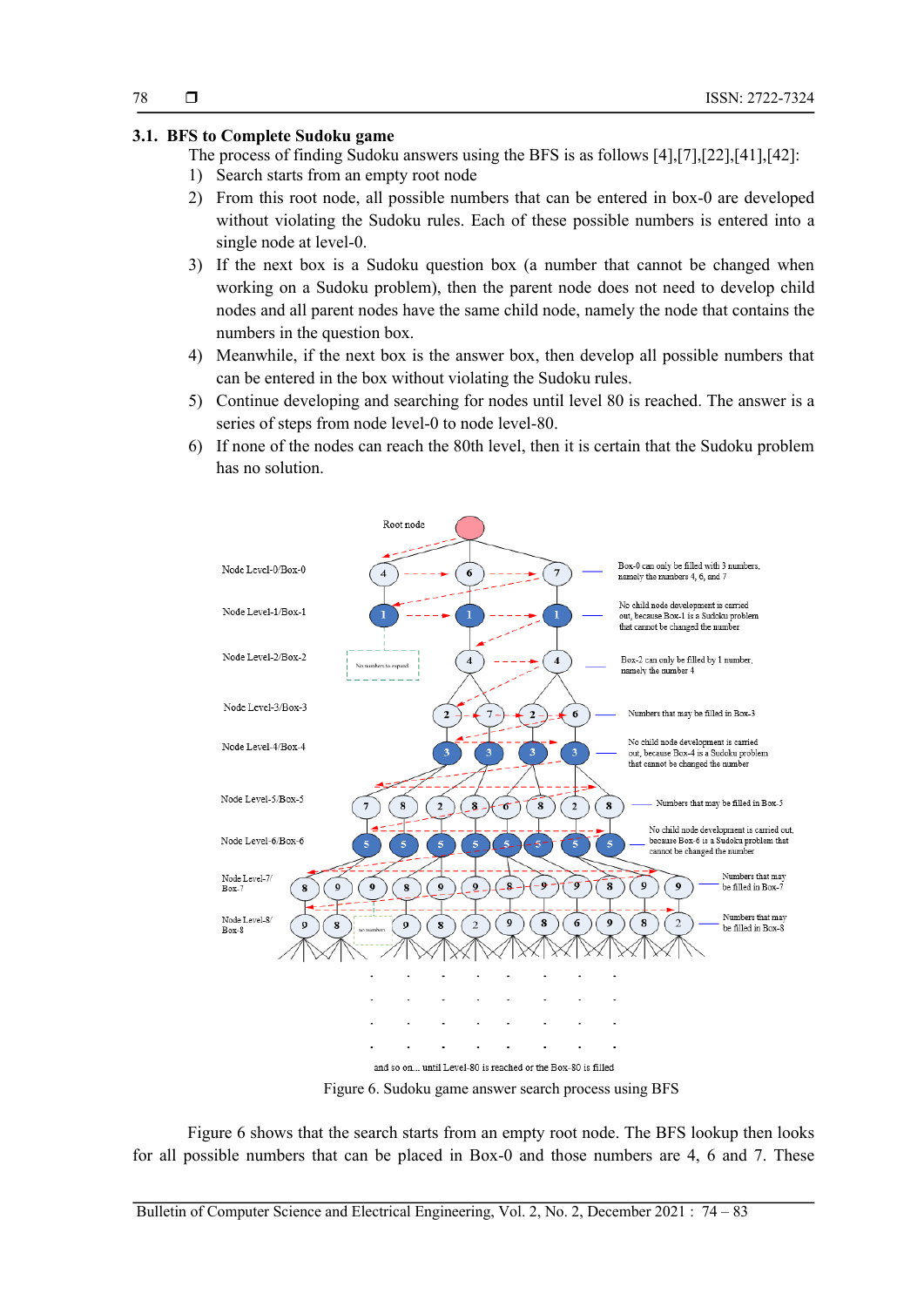numbers are then entered in the Level-0 child nodes. Then, the search and development of the node continues on the leftmost Level-0 node which contains the number 4. Because the next box (Box-1) is a Sudoku game question that cannot be changed its value, the Level-1 child node is not developed and is filled in immediately. by the number in Box-2, which is number 1. This also happens to other Level-1 nodes. The search then continues on the Level-1 node, from the leftmost node to the rightmost node and continues for nodes at the next level. If the BFS quest reaches the node-80, the Sudoku game answer has been found. However, if the BFS search does not find a way to reach node-80, then it is certain that the Sudoku game question does not have an answer.

#### **3.2. DLS to Complete Sudoku game**

The process of finding Sudoku answers using DLS is as follows[2],[3],[43],[44],[45],[46]:

- 1) The search starts from an empty root node.
- 2) From the root node, 1 possible number will be developed that can be entered in box-0 and does not violate the Sudoku rules. This number is a level-1 child node. Furthermore, the child nodes are developed from level-1, and so on.
- 3) If no child nodes can be expanded, because all numbers violate Sudoku rules, then backtrack to the parent node and develop another child node.
- 4) If the next box is a Sudoku problem (a number that cannot be changed when working on a Sudoku problem), then the parent node does not need to develop a child node and goes directly to the child node containing the Sudoku question and develops other child nodes.
- 5) Continue searching and expanding nodes until you reach the 80th level node. Sudoku's answer is a series of steps from node level-1 to node level-80.
- 6) If there is a backtrack on the root node, it can be ascertained that the Sudoku question does not have an answer.



*Comparison Analysis of Breadth First Search and Depth Limited Search Algorithms … (Tirsa Ninia Lina)*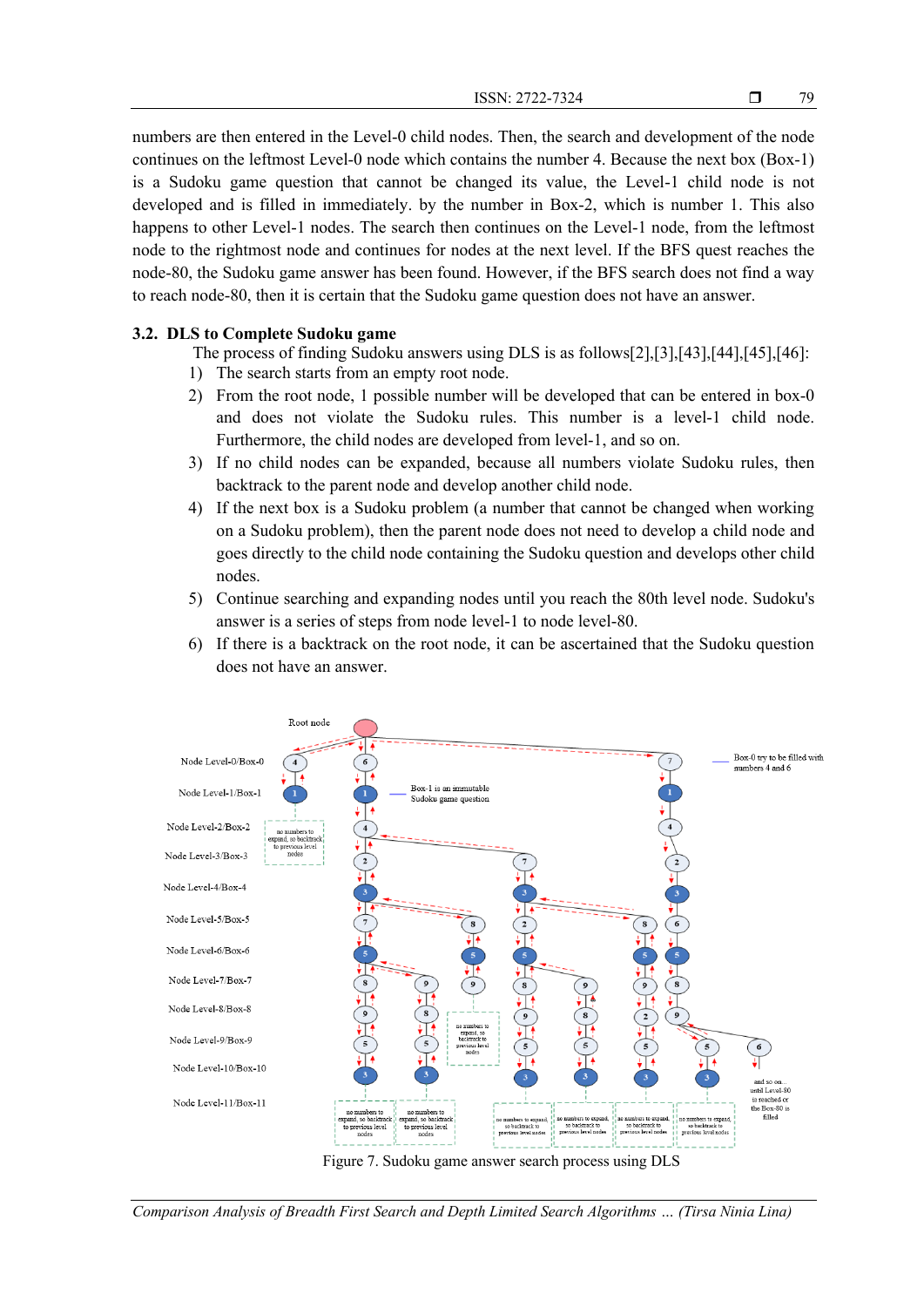Figure 7 shows that the search starts from the root node. The DLS search expands the Level-0 child node (Square-0) and tries to enter the first number from 1-9 which does not violate the rules of the Sudoku game. The number in question is number 4, so number 4 is placed in Box-0 or Level-0 node and traces that node. Then, the search develops child nodes of Level-0 nodes, namely Level-1 nodes. However, because Box-1 contains an immutable Sudoku game problem, the Level-1 node is immediately occupied by the number 1. The development of the child nodes continues at the Level-1 node. It turns out that no numbers can be placed on the Level-2 nodes because all placements of numbers 1-9 violate the rules of the Sudoku game. Therefore, the search returns (backtrack) from the Level-1 node to the Level-0 node. A search on the level-0 node cannot develop any other child nodes other than the number 1, because the level-1 node is a Sudoku game problem box. Therefore, the search backtracks again to the root node. On the root node, the search develops another child node. The next number that does not violate the rules of the Sudoku game is number 6. Place the number 6 on the Level-0 node and trace the node. The search develops a child node from the Level-0 node, namely the Level-1 node that contains the Sudoku game problem, namely number 1. Search for the node. Next, the search expands the child nodes of the Level-1 node and returns a node with the number 4 (because numbers 1, 2 and 3 violate the rules of the Sudoku game). The search traces the Level-2 node and continues on the next nodes. The answer is found when the search node reaches the Level-80 node. However, if there is a backtrack to the root node, it can be ascertained that the Sudoku game question does not have an answer.

The results of the search with BFS and DLS to find the Sudoku answer to the question in Figure 5 can be seen in Figure 8.

|                         |             | $\boldsymbol{4}$        | $\overline{2}$          | 3            | 6                       | 5              | 8                        | 9                        |
|-------------------------|-------------|-------------------------|-------------------------|--------------|-------------------------|----------------|--------------------------|--------------------------|
| 6                       | 3           | 5                       | 9                       | 8            | $\overline{\mathbf{4}}$ | 7              | $\mathbf{1}$             | $\overline{2}$           |
| 8                       | $\mathbf 2$ | 9                       | $\overline{\mathbf{5}}$ | $\mathbf{1}$ | 7                       | 4              | 3                        | 6                        |
| 9                       | 5           | 6                       | $\overline{\mathbf{4}}$ | $\mathbf{2}$ | 3                       | $\mathbf{1}$   | $\overline{\mathcal{L}}$ | 8                        |
| $\overline{2}$          | 7           | 3                       | 8                       | 9            | $\mathbf{1}$            | 6              | $\overline{\mathbf{4}}$  | 5                        |
| $\overline{\mathbf{4}}$ | 8           | $\mathbf{1}$            | 6                       | 7            | $\overline{\mathbf{5}}$ | $\overline{2}$ | 9                        | 3 <sup>5</sup>           |
| $\mathbf{1}$            | 9           | $\overline{7}$          | 3                       | 6            | 2 <sub>1</sub>          | 8              | 5                        | $\overline{\mathbf{4}}$  |
| 5                       | 6           | 8                       | 1                       | 4            | 9                       | 3              | $\overline{2}$           | $\overline{\mathcal{I}}$ |
| 3                       | 4           | $\overline{\mathbf{2}}$ | 7                       | 5            | 8                       | 9 <sup>°</sup> | 6                        | $\mathbf 1$              |

Figure 8. Sudoku game answers

We will compare the number of nodes developed and the time it takes for the two algorithms to come up with an answer for the Sudoku game. This comparison is done by testing the 3 questions that have been previously stored. The details can be seen in Table 1.

| Table 1. Comparison results table |        |            |         |  |  |  |
|-----------------------------------|--------|------------|---------|--|--|--|
| Questions name                    | Search | <b>BFS</b> | DLS.    |  |  |  |
| Question 1                        | Time   | 9.37391    | 0.60841 |  |  |  |
|                                   | Node   | 12867      | 1188    |  |  |  |
| Question 2                        | Time   | 2.81128    | 2.49891 |  |  |  |
|                                   | Node   | 4700       | 4212    |  |  |  |
| Question 3                        | Time   | 8.62366    | 1.49903 |  |  |  |
|                                   | Node   | 13201      | 2507    |  |  |  |

BFS search requires a higher number of nodes than DLS search to find a solution, because BFS search expands all possible numbers that can be placed in each box, from the first box to the last box, while DLS search expands the number possibilities in depth, or in other words DLS develops only 1 possible number in a box and immediately moves to the next box, expands again 1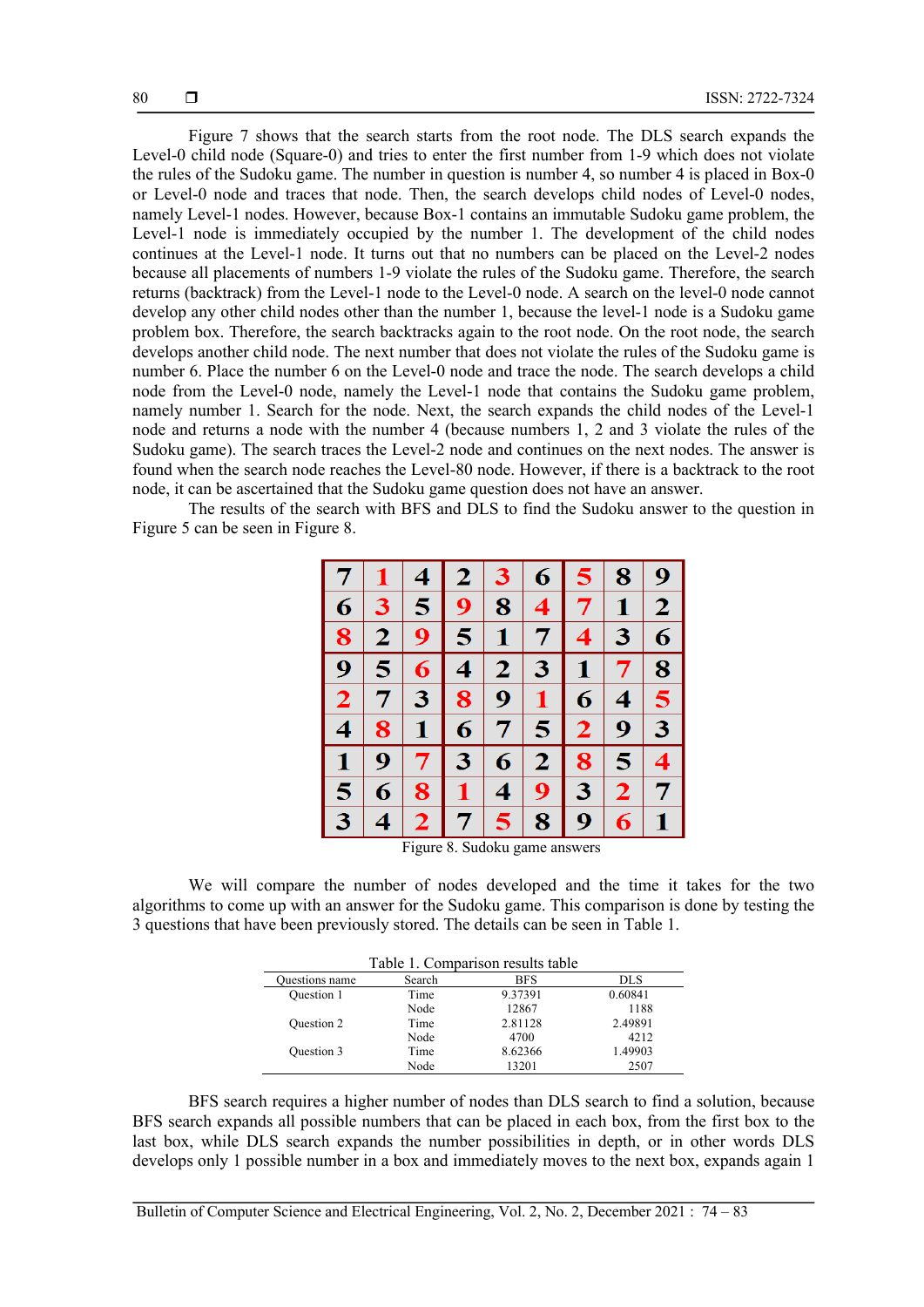$ISSN: 2722-7324$   $\Box$ 

81

possible number to the next and so on until all boxes are filled with numbers. If no number can be placed in an answer box because it violates the rules of permaSudoku, then DLS will backtrack to the previous box and change the number in the box with another number, before advancing again to the next box.

Because the number of nodes developed by BFS search for answers is more and more wasteful than DLS search, DLS search finds Sudoku game answers faster than BFS search. BFS has an advantage, in terms of a more structured and systematic search system that is able to find all possible numbers in each box. In this case, if a Sudoku game question has more than one answer, then BFS will find it. DLS search proved to be better than BFS search in the number of nodes required and the time it took to find Sudoku game answers.

## **4. CONCLUSION**

After conducting the analysis, several conclusions can be drawn as follows:

- 1) In theory in the case of Sudoku game completion, DLS is more efficient and faster than BFS. While BFS has an advantage, in terms of a more structured and systematic search system that is able to find all possible numbers in each box. In this case, if a Sudoku game question has more than one answer, then BFS will find it.
- 2) Meanwhile, in the problems that have been searched for solutions, not all questions can be solved with these two algorithms or can not find answers.
- 3) The drawback of this research is that it is only limited to 3x3 levels for the Sudoku game, so we can add several existing levels, namely 6x6, 8x8, 12x12. Can also use Heuristic algorithms, A\* algorithms, and others.

## **ACKNOWLEDGEMENTS**

The researcher is grateful to those who have helped during this research, including the Information Systems Study Program, Faculty of Computer Science and the Research and Community Service Institute at Victory Sorong University.

## **REFERENCES**

- [1] A. Wibowo, . B., . L., and F. Fathurrahman, "Implementasi Algoritma Breadth First Search Dan Obstacle Detection Dalam Penelusuran Labirin Dinamis Menggunakan Robot Lego," *Ilmu Komput. dan Inf.*, vol. 4, no. 1, pp. 15–22, 2011, doi: 10.21609/jiki.v4i1.153.
- [2] S. Tarmiandi, E. Z. Astuti, and S. Astuti, "Implementasi Algoritma Breadth First Search Pada Pencarian Rute Terpendek Tempat Kos Di Semarang Tengah," in *Seminar Nasional Sistem Informasi dan Teknologi Informasi*, 2018, pp. 524–528, [Online]. Available: http://www.sisfotenika.stmikpontianak.ac.id/index.php/sensitek/article/view/298.
- [3] S. Lailiyah, A. Yusnita, and T. A. Panotogomo, "Penerapan Algoritma Depth First Search Pada Sistem Pencarian Dokumen," in *SNITT*, 2017, pp. 174–179.
- [4] B. Prasetiyo and M. R. Hidayah, "Penggunaan Metode Depth First Search (DFS) dan Breadth First Search (BFS) pada Strategi Game Kamen Rider Decade Versi 0.3," *Sci. J. Informatics*, vol. 1, no. 2, pp. 161–167, 2014, doi: 10.15294/sji.v1i2.4022.
- [5] A. S. M. Lumenta, "Perbandingan Metode Pencarian Depth-First Search, Breadth-First Search Dan Best-First Search Pada Permainan 8-Puzzle," *e-journal Tek. Elektro dan Komput.*, pp. 1–6, 2014.
- [6] A. Hasibuan, D. S. Tambunan, and A. Info, "Design and Development of An Automatic Door Gate Based on Internet of Things Using Arduino Uno," *Bull. Comput. Sci. Electr. Eng.*, vol. 2, no. 1, pp. 17–27, 2021, doi: 10.25008/bcsee.v2i1.1141.
- [7] T. Espinoza-Cordero, K. Ortiz-Cotrina, and ..., "Implementation of Electronic Medical Records System EQUALI to Improve Patient Care," *Bull. Comput. …*, vol. 2, no. 1, pp. 9–16, 2021, doi: 10.25008/bcsee.v2i1.1144.
- [8] N. Nikhlis, A. Iriani, and K. D. Hartomo, "Soft System Methodology (SSM) Analysis to Increase the Number of Prospective Students," *INTENSIF J. Ilm. Penelit. dan Penerapan Teknol. Sist. Inf.*, vol. 4, no. 1, pp. 63–74, 2020, doi: 10.29407/intensif.v4i1.13552.
- [9] M. Rumetna, Supriyanto *et al.*, "PENERAPAN METODE SIMPLEKS UNTUK MENGHASILKAN KEUNTUNGAN MAKSIMUM PADA PENJUAL BUAH PINANG," *J. Dedication To Papua*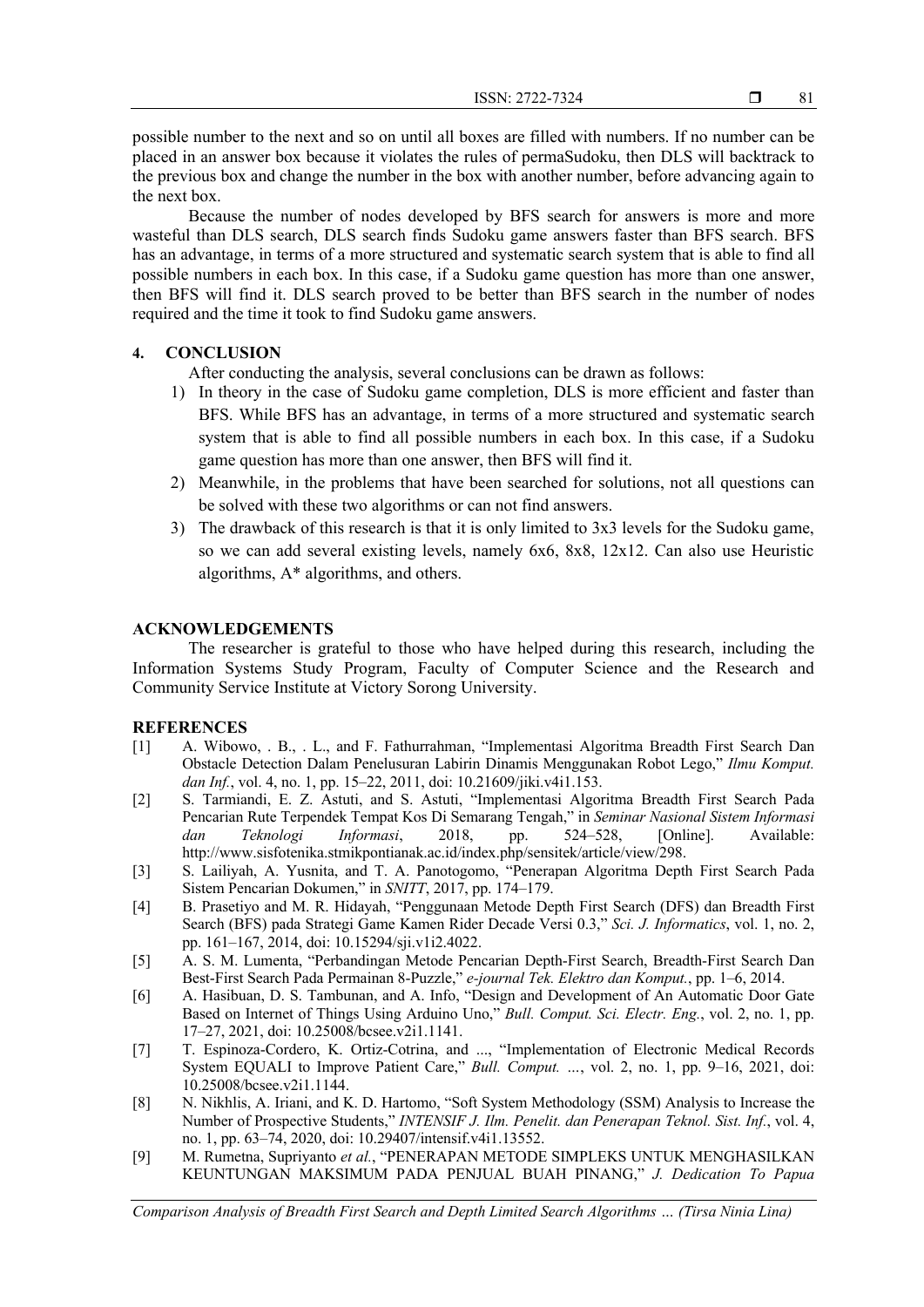*Community2*, vol. 2, no. 1, pp. 75–86, 2019.

- [10] M. S. Rumetna and T. N. Lina, "Pelatihan menghitung hasil penjualan rokok selama masa pandemi covid-19 menggunakan metode simpleks dan software pom-qm," *J. Pendidik. Dan Pemberdaya. Masy.*, vol. 8, no. 1, pp. 69–77, 2021, [Online]. Available: https://ejournal.unsri.ac.id/index.php/jppm/article/view/14110/pdf.
- [11] V. Ngamelubun *et al.*, "Optimalisasi Keuntungan Menggunakan Metode Simpleks Pada Produksi Batu Tela," *Ris. Komput.*, vol. 6, no. 5, pp. 484–491, 2019.
- [12] M. S. Rumetna *et al.*, "MENGHITUNG KEUNTUNGAN MAKSIMAL DARI PENJUALAN ROTI ABON GULUNG DENGAN MENGGUNAKAN METODE SIMPLEKS DAN SOFTWARE POM-QM," *J. Jendela Ilmu*, vol. 1, no. 1, pp. 6–12, 2020.
- [13] M. S. Rumetna, D. Manongga, and A. Iriani, "PENERAPAN KNOWLEDGE CAPTURE UNTUK PROMOSI FAKULTAS MENGGUNAKAN SOFT SYSTEM METHODOLOGY ( SSM ) ( STUDI KASUS : FAKULTAS TEKNIK , UNIVERSITAS VICTORY SORONG )," in *Prosiding Seminar Nasional Geotik*, 2017, pp. 106–116.
- [14] M. S. Rumetna, T. N. Lina, R. R. Pakpahan, Y. Ferdinandus, F. S. Pormes, and J. E. Lopulalan, "Implementing Knowledge Management System to Improve Effectiveness of Faculty Activities," in *Bukittinggi International Conference on Education*, 2020, doi: 10.4108/eai.14-9-2020.2305670.
- [15] R. Ong *et al.*, "Maksimalisasi Keuntungan Pada Usaha Dagang Martabak Sucipto Menggunakan Metode Simpleks Dan POM-QM," *Ris. Komput.*, vol. 6, no. 4, pp. 434–441, 2019.
- [16] M. S. Rumetna, T. N. Lina, L. R. Tauran, T. Patty, A. Malak, and K. Yawan, "Penerapan Metode Simpleks pada Usaha Dagang Bintang Tiurma," *J. Innov. Inf. Technol. Appl.*, vol. 2, no. 01, pp. 28– 36, 2020.
- [17] M. S. Rumetna, "AUDIT LINGKUNGAN DAN PENGENDALIAN TEKNOLOGI INFORMASI PADA PT.XYZ," *Simetris J. Tek. Mesin, Elektro dan Ilmu Komput.*, vol. 9, no. 2, pp. 753–768, 2018.
- [18] M. S. Rumetna *et al.*, "BERBASIS WEBSITE PADA PERUSAHAN CENDRAWASIH WIPUTRA MANDIRI KOTA SORONG DESIGN OF A WEBSITE-BASED DEMAND INFORMATION SYSTEM IN CENDRAWASIH WIPUTRA MANDIRI COMPANY," *Elektro Luceat*, vol. 7, no. 1, pp. 10–19, 2021.
- [19] M. S. Rumetna, M. Pieter, and M. Manurung, "APLIKASI PENGENALAN KARAKTER ALFANUMERIK MENGGUNAKAN ALGORITMA HAMMING DISTANCE," *Pros. SNATIF*, no. 4, pp. 77–84, 2017, [Online]. Available: https://media.neliti.com/media/publications/173678-IDaplikasi-pengenalan-karakter-alfanumerik.pdf.
- [20] M. S. Rumetna *et al.*, "PENDAMPINGAN DAN PELATIHAN PENERAPAN METODE SIMPLEKS PADA USAHA DAGANG BINTANG TIURMA," *J. Abdimas Bina Bangsa*, vol. 01, no. 02, pp. 205–214, 2020.
- [21] P. Pratiwi *et al.*, "Pengembangan Aplikasi Mobile Augmented Reality untuk Mendukung Pengenalan Koleksi Museum," *J. Teknol. Inf. dan Ilmu Komput.*, vol. 5, no. 1, p. 147, 2018, doi: 10.25126/jtiik.201853891.
- [22] H. Agung and N. Yunus Marselinus, "Implementasi Metode Breadth First Search danVikor pada Aplikasi Diagnosa Kerusakan Hardware Komputer," *J. Sisfokom (Sistem Inf. dan Komputer)*, vol. 5, no. 2, pp. 46–53, 2016, doi: 10.32736/sisfokom.v5i2.38.
- [23] M. S. Rumetna *et al.*, "Mengoptimalilasi keterbatasan sumber daya untuk memaksimalkan keuntungan penjualan es kelapa muda menggunakan metode simpleks dan software pom-qm," *Pengabdi. Masy.*, vol. 02, no. 02, pp. 136–149, 2019.
- [24] T. N. Lina and M. S. Rumetna, "Analysis of Land Use Change in Bantul Regency Using Geoprocessing Technique," in *International Conference of Computer Science and Engineering Technology(ICCSET)*, 2018, pp. 506–512, doi: 10.4108/eai.24-10-2018.2280499.
- [25] M. S. Rumetna and I. Sembiring, "PEMANFAATAN CLOUD COMPUTING BAGI USAHA KECIL MENENGAH (UKM)," in *Prosiding Seminar Nasional Geotik*, 2017, no. ISSN:2580-8796, pp. 1–9.
- [26] M. S. Rumetna, "Audit Lingkungan Dan Pengendalian Teknologi Informasi Pada Pt. Xyz," *Simetris J. Tek. Mesin, Elektro dan Ilmu Komput.*, vol. 9, no. 2, pp. 753–768, 2018, doi: 10.24176/simet.v9i2.2294.
- [27] M. S. Rumetna and T. N. Lina, "Forecasting Number of Covid-19 Positive Patients in Sorong City Using the Moving Average and Exponential Smoothing Methods," *IJICS (International J. Informatics Comput. Sci.*, vol. 5, no. 1, pp. 37–43, 2021, doi: 10.30865/ijics.v5i1.2908.
- [28] M. S. Rumetna, T. N. Lina, T. P. Sari, P. Mugu, A. Assem, and R. Sianturi, "Optimasi Jumlah Produksi Roti Menggunakan Program Linear Dan Software POM-QM," *Comput. Based Inf. Syst. J.*,